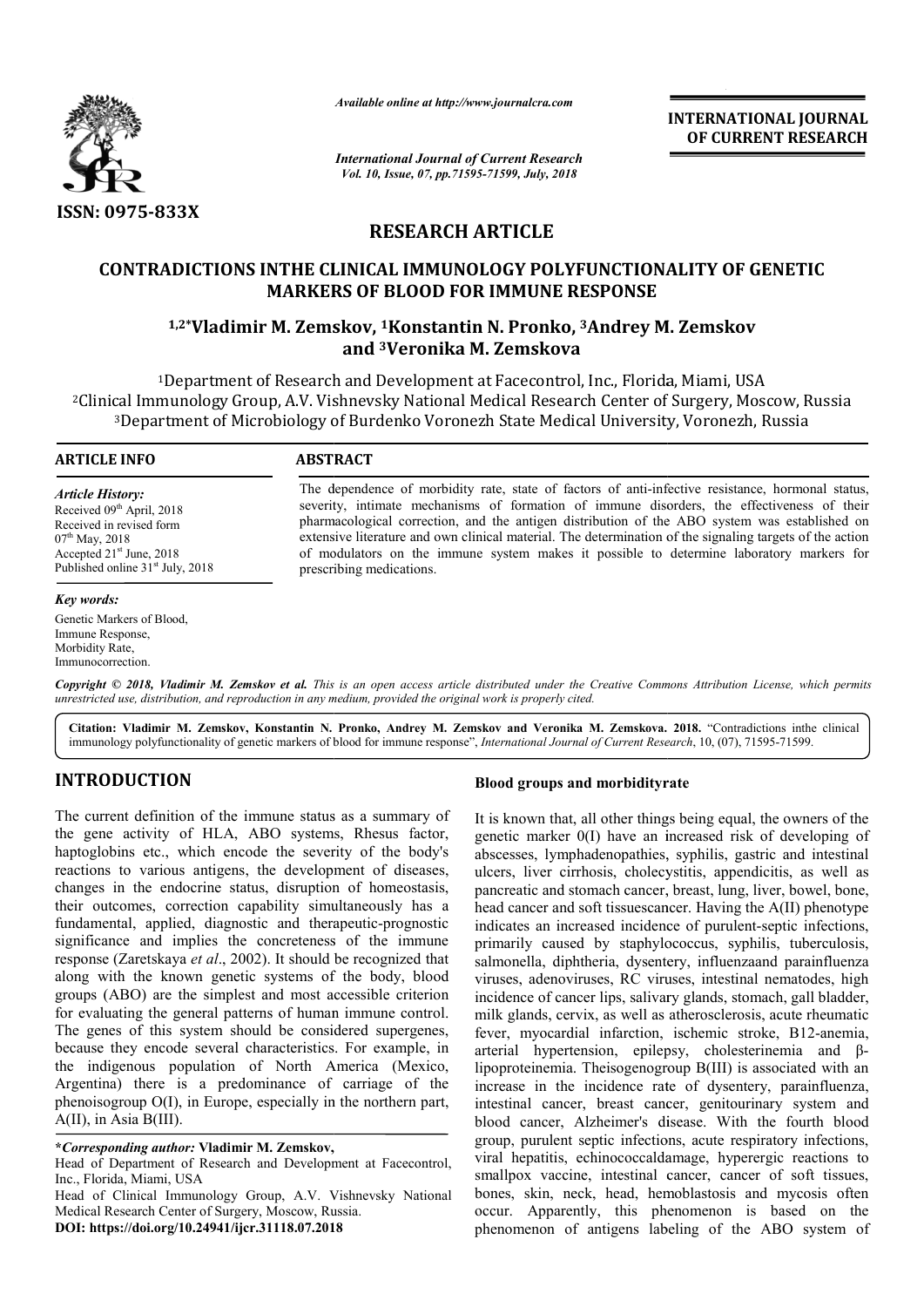differentiated immune reactivity (Zemskov*etal*., 1999). An illustration of this data is the frequency of occurrence of genetic markers of blood for various diseases (Table 1).

**Table 1. Percentage of occurrence of genetic markers of blood in various diseases**

|                         | Geneticmarkersofblood |                 |                 |
|-------------------------|-----------------------|-----------------|-----------------|
| <b>Diseases</b>         | 0(1)                  | A(II)           | B(III)          |
| Healthy (30-50 years)   | $34.0 \pm 0.1$        | $35.0 \pm 1.2$  | $21.2 \pm 0.9$  |
| <b>PISI</b>             | $29.9 \pm 7.2$        | $45.3 \pm 6.4$  | $19.7 \pm 13.4$ |
| Dysentery               | $28.8 \pm 11.3$       | $35.6 \pm 5.4$  | $28.8 \pm 11.3$ |
| Staphylococcal carriage | $33.3 \pm 0.2$        | $39.7 \pm 8.8$  | $26.9 \pm 9.7$  |
| <b>SOM</b>              | $40.6 \pm 10.7$       | $44\pm10.3$     | $14.8 \pm 3.2$  |
| <b>CSOM</b>             | $28.7 \pm 3.1$        | 42.7 $\pm$ 4.9  | $21.1 \pm 7.8$  |
| <b>BA</b>               | $17.2 \pm 6.8$        | $33.3 \pm 5.4$  | $28.8 \pm 11.3$ |
| Ischemic stroke         | $35.1\pm9.4$          | 44.6 $\pm$ 8.7  | $19.5 \pm 10.2$ |
| <b>CAT</b>              | $34.6 \pm 11.2$       | $32.7 \pm 11.4$ | $25.0 \pm 12.0$ |
| <b>ODPA</b>             | $36.7 \pm 3.8$        | $46.0 \pm 3.4$  | $16.5 \pm 9.0$  |
| Chronicalcoholism       | $34.9 \pm 7.8$        | $47.7 \pm 7.9$  | $22.2 \pm 9.6$  |
| Schizophrenia           | $21.1\pm9.5$          | $43.7 \pm 7.9$  | $22.1 \pm 9.6$  |
| Oligophrenia            | $22.8 \pm 7.7$        | $46.2 \pm 8.4$  | $23.0 \pm 7.4$  |

**Abbreviations:** ODPA – occlusive diseases of peripheral arteries, other disease abbreviations refer to table 2.

From the table it follows that the incidence of antigen O(I) is from 17.2 (BA) to 36.7% (ODPA); A(II) - from 32.7 (CAT) to 47.7% (chronic alcoholism); In (III) - from 14.8 (CAT) to 28.8% (dysentery).

**Blood groups and factors of non-specific anti-infective resistance, hormone level:** It was found that in individuals with the first blood group minimal activity of lysozyme, complement and β-lysines is recorded. In people with the fourth group, the maximum content of lysozyme and complement is noted, and donors with genetic markers A and B are found in between. Nonspecific resistance was closely related to the hormonal level of the organism, with the largest changes in parameters registered in individuals with the first and fourth blood groups. The values of these parameters for the phenoisogroupsA(II) and B(III) have been monotonic. Additional data was found by correlation analysis, which revealed the presence of a connection between the hormonecontent and the activity of factors of nonspecific antiinfective resistance. Thus, the level of lysozyme was slightly associated with the formation of adrenocorticotropic hormone, a closer relationship was found between the content of cortisol and complement in all four blood groups. Persons with markers I(0) and III(B) show a significant inverse relationship between cortisol and β-lytic activity of blood serum. Mineralocorticoids were also in feedback with the activity of lysozyme in people with second and third blood groups. The same pattern was observed in the study of complement activity and IgA in volunteers with A(II) and AB(IV) groups. The content of androgens was found to be negatively associated with β-lytic activity of blood serum in persons with markers O(I) and A(II). The level of growth hormone positively correlated with the activity of lysozyme, especially in volunteers with the first blood group. The same relationship was established with respect to the concentration of IgG in persons with B(III). In other cases, its severity was somewhat lower, but also positive. The opposite pattern was observed for the growth hormone and IgM: an elevated level of the hormone corresponded to a decrease in IgM concentration in individuals with A(II) and B(III) phenoisogroups of blood. The more ACTH was in the blood serum, the higher was the concentration of lysozyme and β-lysine. This cannot be said about complement. The closest

relationship between the level of ACTH and lysozyme was observed in donors with A(II) and AB(IV) blood groups (Drozdova, 1989).

**Blood groups and vaccinal immunity:** An increased production of typhoid antibodies in patients with a genetic marker A (II) was noted in comparison with persons of the first blood group after immunization with an appropriate preventive drug. In this case, the former synthesizes 3.5 times more than 7S (IgG) and 3.5 times less than 19S (IgM) immune globulins than the latter. A more pronounced immune response to typhoid, A- and B-paratyphoid vaccines, tetanus toxoid was observed in individuals with markers A(II) and B(III) than with O(I). According to the literature, healthy people with a second blood group gave a more pronounced immune response to the typhoid vaccine than people with other genetic markers. In this case, patients with chronic alcoholism, having a second and third blood group, were equally highly responsible for immunization. Patients with schizophrenia accounted for an approximately equal immune response for all blood groups (Zemskov*et al*., 2003).

**Blood groups and immune reactivity:** As evaluation criteria of immune status, a rank method was chosen that determines the general differences in the grouped laboratory parameters of patients from the normative level, with a scale <33% of the indices (minor changes),  $34-66%$  (significant changes),  $> 66%$ (the most significant changes) and immune parameters selected using the diagnostic significance factor, formalized as aFormulaof Immune System Disorder [FISD](Zemskov*et al*., 2013,2016).The subject of the examination were healthy individuals aged 20-30 and 30-50 years old, as well as suffering from three variants of infectious processes (purulent infections of soft tissues (PIST), dysentery, carriers of pathogenic staphylococcus), persons with secretory, viral and purulent otitis, pulmonary diseases - bronchial asthma, obstructive bronchitis and pathology of various genesis ischemic stroke, glaucoma, autoimmune thyroiditis.According to the data of the rank evaluation of the general expression of immune reactivity in 12 groups of healthy and sick persons (Table 2), its differentiated association with the carriage of antigens of the ABO system and the type of diseases is shown. Thus, in healthy individuals of 20-30 years old, the highest level of immune responses was shown in the presence of marker A(II), then O(I) and B(III), while in volunteers aged 30-50 years the distribution of blood groups became different, respectively – B(III) and  $O(I) \rightarrow A(II)$ . In patients with PIST, the occurrence of phenotypic blood markers  $B(III) \rightarrow A(II)$ and O(I) was different from that in dysentery – A(II)  $\rightarrow$  O(I)  $\rightarrow$  B(III), etc. (Zemskov*et al.*, 2016). A point mathematical analysis of the results of an immune examination of patients made it possible to reveal signal tests of immune disorders in patients with various diseases, presented in the form of standard formulas (Table 1). Thus, for example, in patients with MTR with the first group of blood group, there was a decrease in the number of B-cells, total lymphocytes, T-cells - 3-2 degrees, with phenotype A (II) - deficiency of T- and Blymphocytes and T-helpers - 1-2 degrees; with the phenotype B(III) - a decrease in the level of T-regulators, T-cytotoxic and total lymphocytes is significant (2) severity. Comparison of typical FISD in patients from different groups, taking into account the set, the order of location, the vector and the degree of changes in the signal indices, showed their personalization by 2-3 terms of three (Zemskov*et al*., 2013).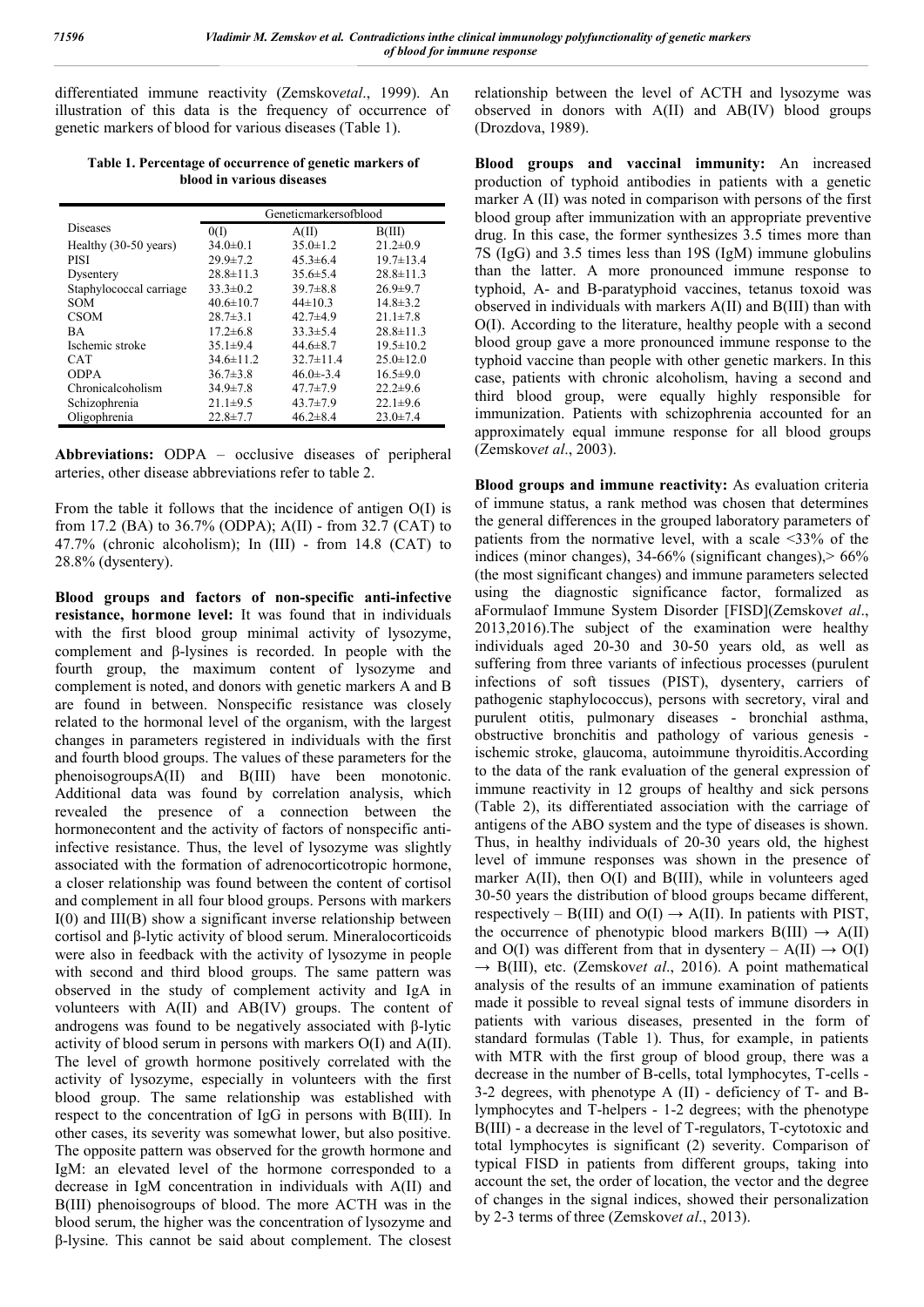**Table 2. Blood groups and immune reactivity in rank evaluation**

| Disease                         | Geneticmarkersofblood                                                                      |                                                                                                   |                                                                                               |
|---------------------------------|--------------------------------------------------------------------------------------------|---------------------------------------------------------------------------------------------------|-----------------------------------------------------------------------------------------------|
|                                 | $0$ (D[FISD]                                                                               | $A(II)$ [FISD]                                                                                    | $B(III)$ [FISD]                                                                               |
| Healthy (20-30 years)           | $2/\text{Tr}^+{}_{1}\text{Tr}^+{}_{1}\text{B}^+{}_{1}$                                     | $1/Tac^+Th^+$ <sub>1</sub> $B^+$ <sub>2</sub>                                                     | $3/B^+$ <sub>1</sub> Tr <sup>+</sup> <sub>1</sub> T <sub>1</sub>                              |
| Healthy $(30-50 \text{ years})$ | $2/Tc^+$ <sub>1</sub> Th <sub>1</sub> Lym <sub>1</sub>                                     | $2/Th_1 T_1$ IgM <sub>1</sub>                                                                     | $1/Lym1Th1T1$                                                                                 |
| <b>PIST</b>                     | $2/B$ <sub>2</sub> IgM <sup>+</sup> <sub>1</sub> T <sub>2</sub>                            | $2/[gM^T T^3B^T]$                                                                                 | $1/\lg M_1B_1^+lgA_2^+$                                                                       |
| Dysentery                       | $2/\text{Th } 2\text{Ta}$                                                                  | $1/BC^{\dagger}$ <sub>3</sub> Tac <sup>-1</sup> Th <sup>-2</sup>                                  | $3/T_2Th_3Tac_2$                                                                              |
| Staphylococcal carriage         | $1/[gG3T1Lym1]$                                                                            | $2/[qG3WBC3T3]$                                                                                   | $1/T_1$ IgM <sup>+</sup> <sub>1</sub> Lym <sup>-</sup> <sub>2</sub>                           |
| <b>SOM</b>                      | $2/B$ <sub>3</sub> Lym <sub>2</sub> T <sub>3</sub>                                         | $3/T_1B_2Th_2$                                                                                    | $1/\text{Tr}_2 \text{Tr}_2 \text{Lym}_2$                                                      |
| <b>CSOM</b>                     | $1/Lym2B2Te+1$                                                                             | $3/B$ , Th, Lym-                                                                                  | $2/\text{Tr}^{\cdot}\cdot \text{Tr}^{\cdot}\cdot \text{B}^{\cdot}$                            |
| <b>BA</b>                       | $1/B$ <sup>3</sup> $Tc$ <sup>3</sup> $T3$                                                  | $2/Tc$ ; $B$ ; $CIC^*$ ;                                                                          | $2/Th$ <sup>3</sup> CIC <sup><math>+</math></sup> <sub>3</sub> B <sup>-</sup> <sub>3</sub>    |
| COB                             | $1/NBTsp$ <sub>3</sub> $CIC^+{}_2PT_1$                                                     | $3/NBTac^3P\Gamma_1Tc_2$                                                                          | $2/Lym1NBTsp+3T2$                                                                             |
| Ischemic stroke                 | $3/[gM^{\dagger}_{2}Tc^{\dagger}_{1}]gG_{1}$                                               | $1/\text{IgA}^{\dagger}$ <sub>2</sub> IgM <sup>+</sup> Lym <sup>-</sup> <sub>1</sub>              | $2/[gG^{\dagger}][gA^{\dagger}][gM^{\dagger}](2)$                                             |
| Glaucoma                        | $3/B$ <sub>2</sub> $IgG^+$ <sub>3</sub> Th <sub>2</sub>                                    | $1/Tac^3$ , IgM <sup><math>+</math></sup> <sub>3</sub> IgG <sup><math>+</math></sup> <sub>3</sub> | $2Tr^{\dagger}$ <sub>3</sub> IgA <sup><math>\dagger</math></sup> <sub>3</sub> Tc <sub>2</sub> |
| <b>CAT</b>                      | $2/B$ <sup>-</sup> <sub>1</sub> IgG <sup>+</sup> <sub>1</sub> Tc <sup>-</sup> <sub>1</sub> | $1/Th_1IgM_1^+T_1^+$                                                                              | $2/\lg A^+_{1}B^-\lg M^+_{1}$                                                                 |

**Designations:** 1,2,3 - maximum, average and minimum levels of immune reactionin the ranks, PIST - purulent infection of soft tissues, SOM- secretory-chronic otitis media,CSOMchronic suppurative otitis media, BA – bronchial asthma, COB - chronic obstructive bronchitis, chronicobstructive bronchitis, staphylococcal carriage, CAT - chronic autoimmune thyroiditis, numerator - the magnitude of common differences in ranks, the denominator -value of the FISD (sign "+" or "-" above - a significant increase or decrease in theindicator; the number "1", "2" or "3" from the bottom - the value of the degree of change from the reference group: 1 - minor, 2 significant, 3 - the most significant

|  | Table 3. Blood groups and correction of immune reactivity in rank evaluation |  |  |
|--|------------------------------------------------------------------------------|--|--|
|  |                                                                              |  |  |

| <b>Diseases</b>         | Geneticmarkersofblood                                                                                           |                                                                                 |                                                                                         |
|-------------------------|-----------------------------------------------------------------------------------------------------------------|---------------------------------------------------------------------------------|-----------------------------------------------------------------------------------------|
|                         | O(I)/TFI                                                                                                        | A(II)/TFI                                                                       | B(III)/TFI                                                                              |
| PISI                    | $1/B^+$ , $T^+$ , $IgM^-$ ,                                                                                     | $3/LBR^+$ , $Th^+$ , $T^+$ ,                                                    | $2/B$ , $IgA^+$ , $IgM^+$ ,                                                             |
| Dysentery               | $2/T^{\dagger}$ <sub>2</sub> SN 2WBC 2                                                                          | $2/PN2Lym+2 Tr+3$                                                               | $1/T^{\dagger}$ <sub>3</sub> WBC <sup>+</sup> <sub>3</sub> Tr <sup>+</sup> <sub>3</sub> |
| Staphylococcal carriage | $1/[gG^{\dagger}$ <sub>2</sub> $[gA^{\dagger}$ <sub>2</sub> $Pl^{\dagger}$ <sub>2</sub>                         | $2/[gA_2]gG_2B_2^+$                                                             | $3/[gM^{+}{}_{2}B^{+}{}_{2}]gA^{+}{}_{2}$                                               |
| <b>SOM</b>              | $1/B^+$ <sub>3</sub> Th <sup>+</sup> <sub>3</sub> Tc <sub>2</sub>                                               | $3/Lym^+{}_{2}B^+{}_{2}IgG^-{}_{2}$                                             | $2/T^{\dagger}$ , Tc <sup>+</sup> , IgM <sup>-</sup> ,                                  |
| <b>CSOM</b>             | $1/B^+$ <sub>2</sub> Tc <sub>2</sub> Lym <sup>+</sup> <sub>2</sub>                                              | $2/B^+$ <sub>2</sub> Tc <sup>+</sup> <sub>2</sub> Lym <sup>+</sup> <sub>2</sub> | $3/B^{+}$ <sub>2</sub> T $c^{+}$ <sub>2</sub> T <sup>+</sup> <sub>2</sub>               |
| Ischemic stroke         | $2/[qG^{\dagger}_{2}PI^{\dagger}_{2}Tr^{\dagger}_{2}]$                                                          | $1/T^{\dagger}_{2}Th^{\dagger}_{2}Lym^{\dagger}_{2}$                            | $3/Th_{2}^{+}IgM_{2}^{+}IgA_{2}$                                                        |
| Glaucoma                | $3/B^{\dagger}$ <sub>2</sub> NK <sup><math>+</math></sup> <sub>2</sub> T <sup><math>+</math></sup> <sub>2</sub> | $2/WBC^{\dagger}{}_{2}Th^{\dagger}{}_{2}Te_{2}$                                 | $1/T^{\dagger}$ <sub>2</sub> Lym <sup>+</sup> <sub>2</sub> PI <sup>+</sup> <sub>2</sub> |

**Designations:** numerator - efficiency of complex treatment in ranks, denominator - TFI, other designations, see above.

The data presented indicate a rather heterogeneous nature of the general and key changes in immune reactivity associated with the carriage of antigens of the ABO system and the type of diseases in patients. In principle, this reflects a differentiated level of compensatory possibilities of the organism for different blood groups under conditions of some kind of "genocardia" development of pathological processes.

**Blood groups and correction of immunological reactivity:**  Patients suffering from seven nosological entities of diseases of different genesis - PIST, dysentery, SOM, CSOM, ischemic stroke, glaucoma and carriers of Staphylococcus aureus, underwent traditional treatment and additionally received a pluripotent modulator - sodium nucleinate in a standard dose. Before and after treatment, the patients were subjected to an immune examination and, according to the results, the overall effectiveness of immunocorrection in ranks and its "basic" indices in the lymphoid system by the target formula of immunocorrectors [TFI] (Zemskov*et al*., 1999, 2016), (Table 3).

As follows from the data of Table 2, a differentiated "responsiveness" of patients with different blood groups to standard immunocorrection by sodium nucleinate was found, depending on the nature of the disease. Thus, in patients with pyoinflammatory processes in soft tissues, the limiting correction of immunopathology was achieved with the carrier of marker  $0(I)$ , then  $B(III)$  and A (II). We recall that in the initial period, the distribution of phenogroups, depending on the severity of the initial changes in laboratory parameters, was different - B (III) and A(II)  $\rightarrow$  0(I). In other diseases, this regularity of the dependence of the immunotoropic effect of the RNA preparation on blood groups also took place, but was completely different in nature (Zemskov*et al*., 2016). Detailing of the corrector action mechanism on the immune system in the presence of different phenotypic markers also showed its

variability. For example, in glaucoma, sodium nucleinate depending on blood groups, respectively, determined: at 0 (I) a predominant decrease in the number of B-lymphocytes against the background of accumulation of natural killers and T-cells (grade 2); at A(II) - leukocytosis and imbalance of regulatory T-dependentsubclones (grade 2); at B(III) stimulation of the T-cell content, lymphocytosis, activation of the absorption capacity of phagocytes [1-2 degree] (Zemskov*et al*., 2013). These data are of fundamental importance, the personalized mechanism of action of the immunocorrector in the carriage of various antigens of the ABO system and types of diseases, as well as the application aspect in terms of identifying key laboratory markers for modulator selection.For example, since TFI sodium nucleinate in patients with ischemic stroke with the first blood group  $(Ig\overline{G}^+_{2}P I^+_{2}Tr^+_{2})$  indicates excessof IgG, activation of phagocytosis and accumulation of T-regulators, indications for immunotropic administration are a decrease in the level of immunoglobulin of this class, phagocytic index and the number of T-regulators. Recalculation of the degree of changes in the parameters relative to the reference values of health individuals makes it possible to calculate the critical values of key indicators: IgG - 10.8-14.4 g/l; PI - 24,3-48,4%; Tr - 0,03-0,07 • 10<sup>9</sup> liters.

**Serum blood systems**: are inherited, not related, do not depend on the age and sex, have a genetically determined polymorphism. It was found that, in patients with prolonged and chronic pneumonia, the frequency of the phenotype of haptoglobin Hp1-1 (18-20%) was significantly increased in comparison with healthy people.Chronic inflammation of the lungs in children most often occurred with the carriage of the Hp1-1 and Hp2-1phenotypes, and chronic bronchitis with the Hp2-2phenotype. Changes in immune parameters in Hp1-1 owners were significantly lower than in persons with the Hp2- 2phenotype.Patients with pneumonia with Hp2-1 phenotype were characterized by a more severe course of the disease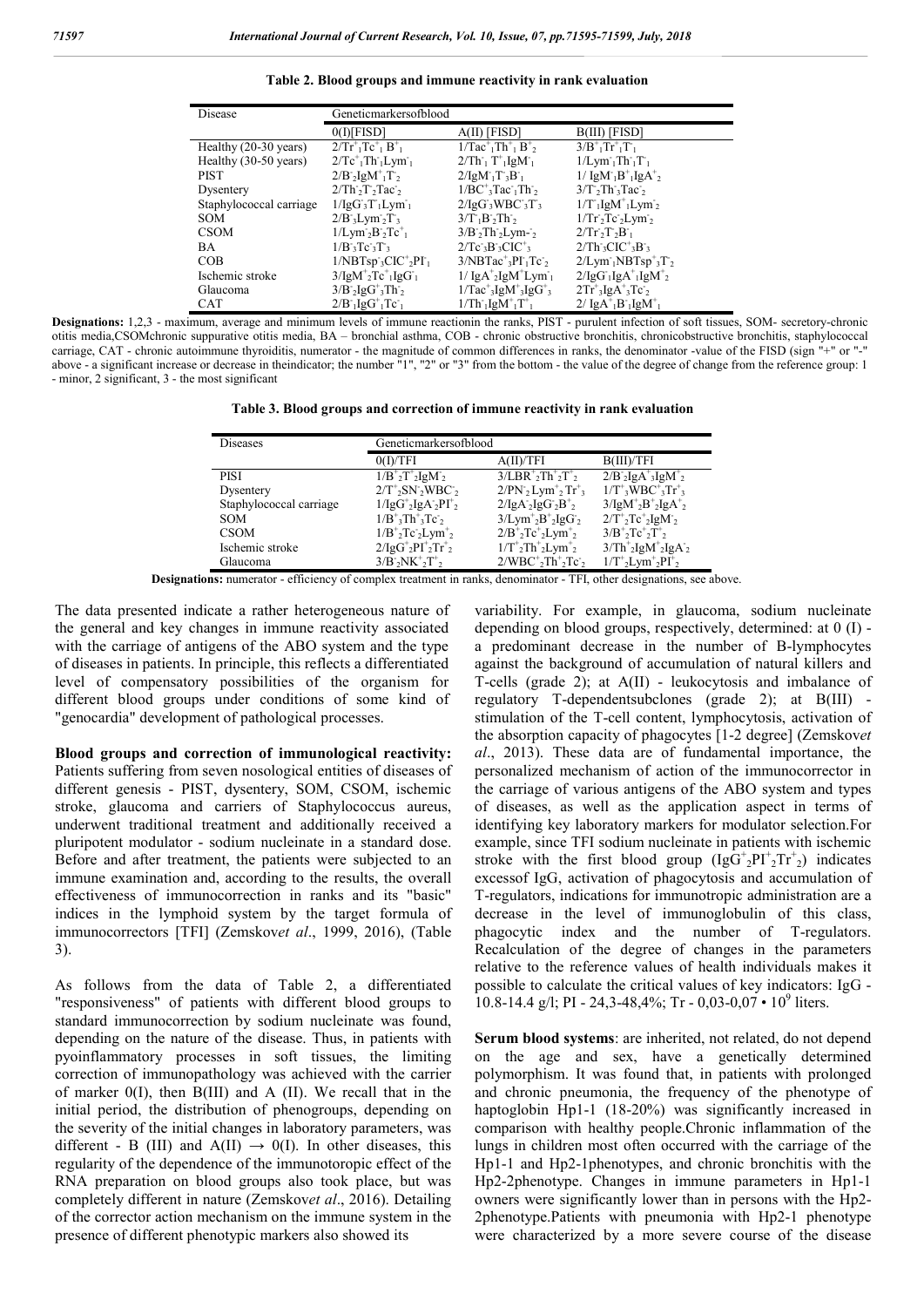compared with Hp1-1 carriers with complications in the form of abscess formation, exudative pleurisy, lung carnification.

On the other hand, an increase in the number of patients with chronic bronchitis with a carrier of the phenotype of phosphoglucomutase (PGM11-1) is shown. The tendency to a more severe course was noted in patients with the PGM12-1 phenotype with long-term preservation of clinical laboratory signs.A study of the distribution of phenotypes of acid phosphatase showed that among patients with chronic bronchitis, the owners of the phenotypes APbb and APab were significantly more likely to occur and the carriers of the phenotypes APaa and APbc were significantly less likely.

Owners of APaa and APbbacid phosphatase phenotypes among patients with acute pneumonia were significantly more frequent, phenotypes APab and APbc were approximately equally distributed both in patients and in the control group. Among patients with prolonged pneumonia, persons with phenotypes of APab and APbbreliably predominated.In patients with acute pneumonia with the phenotype APaa, the shortest duration of the disease was noted in comparison with patients carrying carriers of other phenotypes of acid phosphatase. In these patients, the disease progressed more easily, the temperature and other clinical and laboratory parameters were normalized earlier.Long and severe was the course of the disease in the owners of the phenotype APab. In patients with chronic pneumonia, the disease progressed more easily with the phenotype APbc. The greatest number of complications in patients with both acute and prolonged pneumonia was in the carriers of APbc and APab markers. Thus, the data obtained indicate a definite dependence of the development of immune-associated processes, primarily infections, on the presence of certain blood groups.

Moreover, it is essential that the following mechanisms may be possible mechanisms of this phenomenon. First, some bacteria contain antigen glycoproteins of the ABO system, that is, cross-reacting antigens that directly affect the severity of the immune response. Secondly, there is a phenomenon of antigenic mimicry due to the preferential adsorption of certain blood group antigens on the bacteria. Thirdly, the presence of tropism of microorganisms, their toxins for cells and tissues with different isoantigenic specificity, the ability of enzymes to destroy certain structures of specific bacteria. Fourth, the relationship between blood groups and the production of endogenous hormones actively regulating immune and nonimmune mechanisms has been found. Fifthly, there is a common inheritance of antigens of the ABO system and the HLA system. Sixth, tit is likely that differentiated regulation of immune responses is realized depending on the phenotype of the ABO system (Zaretskaya*et al*., 2002; Zemskov*et al*., 2016). This regularity should be expanded by the phenomenon of the relationship between the carriage of other genetic markers of blood (genes and their protein products of HLA, Rh factor, serum blood systems such ashaptoglobins, phosphoglucomutase, acid phosphatase, etc.) and the body's ability to develop protective immunopathological responses to various foreign Ag with a high or low risk of pathological procedures, their outcomes, treatment effectiveness, etc. (Vasilieva, 1992; Zemskov*et al*., 2013). As a result, on the one hand, a certain complicated situation develops, in which the genes located in different chromosomes (in the 6th - the HLA system, the 9th - the ABO system, and the 1st - the Rh factor), were able to regulate the severity of the immune responses with "unpromising" biological probability. On the other hand, there

is a certain theoretical possibility of such interaction, since Boyarova *et al.* (1992), and also by other authors a certain unity of the distribution of the Ag of the HLA and ABO systems is found. The authors present data on the high and low occurrence of individual histocompatibility Ag for specific blood groups, which may indicate a certain coherence of inheritance of these factors. Associative links between the level of immune reactivity and the presence of genetic markers of blood have a wide range of severity from strong, moderate, weakly positive to weakly negative and very negative.

The mechanisms that make up the dualism of the above facts can be conditionally divided into two groups - related to the structure of the tissue Ag itself, and to the peculiarities of the genes controlling their formation and, at the same time, other functions, for example, the strength of the immune response. Accordingly, several hypotheses are formulated: (1) The receptor hypothesis is based on the fact that microorganisms (viruses, bacteria, etc.) are fixed on special receptors, whose function can be performed by histocompatibility Ag, etc., hence the selectivity of infection of carriers of different blood markers arises.(2) The hypothesis of modification of the body's cellular receptors, for example, antigens of the ABO system or HLA, by chemical, microbial and other agents. (3) The hypothesis of molecular mimicry, in which infectious factors carry antigenic determinants that are close to or identical to certain antigens of HLA, ABO, and other systems.(4) Hypothesis of deficiency of individual components of complement, depending on the presence of certain Ag histocompatibility. (5) There are opportunities to include tissue Ag in the pathological process and their ability to bind cellular and humoral regulators of physiological processes.(6) In fact, there are specific genes responsible for the sensitivity of this organism to various pathogenic factors, the ability to deploy immune defense responses, the response to vaccines, etc. (7) New facts of genetic determinancy of biochemical processes marked with tissue Ag are revealed.For example, the connection of carrier Ag HLA-B8 and B35 with the level of bilirubin of blood, "sulfate titre", "thymol test", "activity" of ALT, sorbitol dehydrogenase, prothrombin index with the risk of development of viral hepatitis is found. In other words, a certain failure of the liver function, dependent on the possession of certain histocompatibility Ag, is a provoking factor for the development of pathology. (8) The strict dependence of the endocrine status and factors of nonspecific resistance on phenotypic blood markers should be added to the listed factors. Most likely, all these mechanisms determine the different therapeutic effect of therapeutic interventions. For example, there was an increase in the incidence of Ag HLA-DP4 in patients with immune thrombocytopenic purpura with a good therapeutic effect of corticosteroid drugs.

# **REFERENCES**

- Boyarova, LV. *et al*. 1992. Antigens of the systemof NLA, ABO and Rhesus factor in healthy individuals and patients with hemorrhagic diseases. Hemorrhagic diseases. Collected works. Kuibyshev: 74.
- Drozdova, LA. 1989. Seasonal changes in the content of hormones and humoral factors of nonspecific resistance in the blood of donors of different isogenogroups: Publishedsummary of C and. Med. Sci. Thesis: Kiev.
- Vasilyeva, LV.1992. Clinical and genetic associations in patients with nonspecific lung diseases.Published summary of Cand.Med. Sci. Thesis: VSMU.